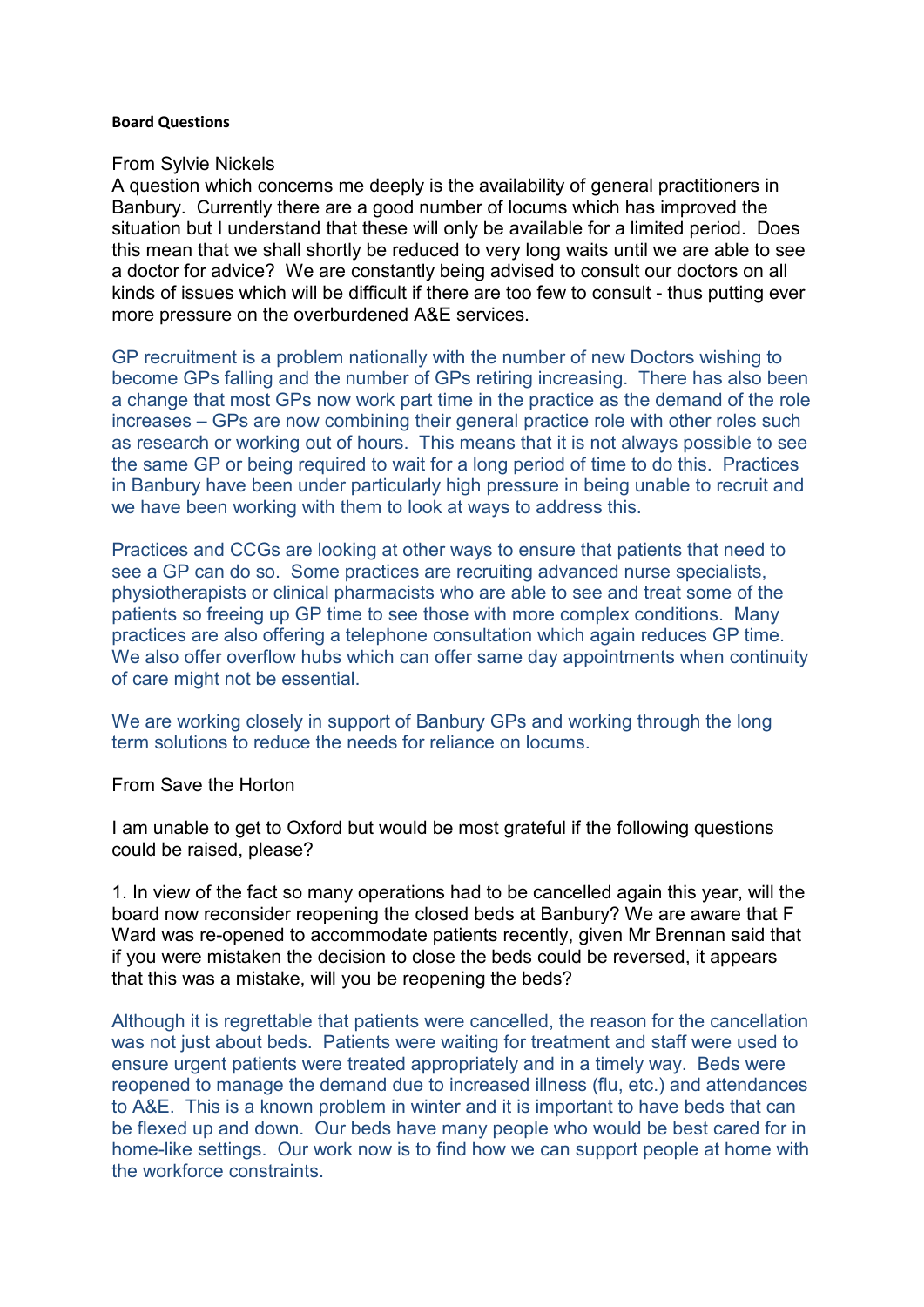2. Given that maternity staff are being diverted to Oxford from both Banbury and Chipping Norton how can we be reassured this is safe practice?

It is normal practice in NHS Trusts to move to staff to areas where there is the greatest patient need. There will be increased demand for midwives at the JR site The OUHFT is committed to ensuring that all women are given choice and options of where they may wish to deliver their baby. This may be at home, free standing midwifery led centre, alongside midwifery led centre or an obstetric unit. One of our key priorities is to ensure all labouring women are given one to one midwifery care in labour wherever they choose to have their baby. Providing 1 to 1 care for all labouring woman has contributed to a significant sustained reduction in poor maternity outcomes. The staffing model allows the staff to be responsive to meet the needs of women and their birth options. There is a long standing escalation policy to deal with high levels of activity that might occur in different areas of the maternity service depending on where women choose to deliver. This includes the on call midwives and the community midwifery teams. Maternity staff work for the whole service and are often called to support the MLU, the home birth service as well as the obstetric unit at the JR. This enables us to provide 1 to 1 care for all labouring woman and has contributed to a significant sustained reduction in poor maternity outcomes.

3. In view of the recent court decision when do you intend to embark on Phase 2 of the consultation?

4. Would a potential appeal of that decision make you defer the consultation? 5. How meaningful will the phase 2 consultation be in terms of you taking note of what the public disagree with?

6. Did any of the thousands of responses by the public in phase one make any difference?

Whilst the Judge dismissed the claim brought as a judicial review we are aware that "Keep the Horton General" are seeking leave to appeal and as such we are mindful that there is an open challenge. We have reflected on the experience of running Phase 1 of the OTP, and the various challenges (a judicial review and referrals to the Secretary of State) that followed. We understand that we need to learn from the experience and develop better relationships with the public, elected councillors, the voluntary sector and our partners in Oxfordshire and those across our borders. At this stage we have not set dates for any further consultations and wish to develop earlier public involvement.

The public consultation was a very important part of the decision-making process; however it was not a referendum. Its purpose was to seek views from the public, answer questions and allow other suggestions to come forward that may not have been considered. This feedback was considered alongside other relevant information such as patient-safety factors and clinical best practice; and the Decision Making Business Case clearly reflected what had been heard and the response. The OCCG Board used all the information to help make decisions about the proposed changes.

7. Are you still recruiting for maternity at Banbury in light of the IRP potentially disagreeing with your decision?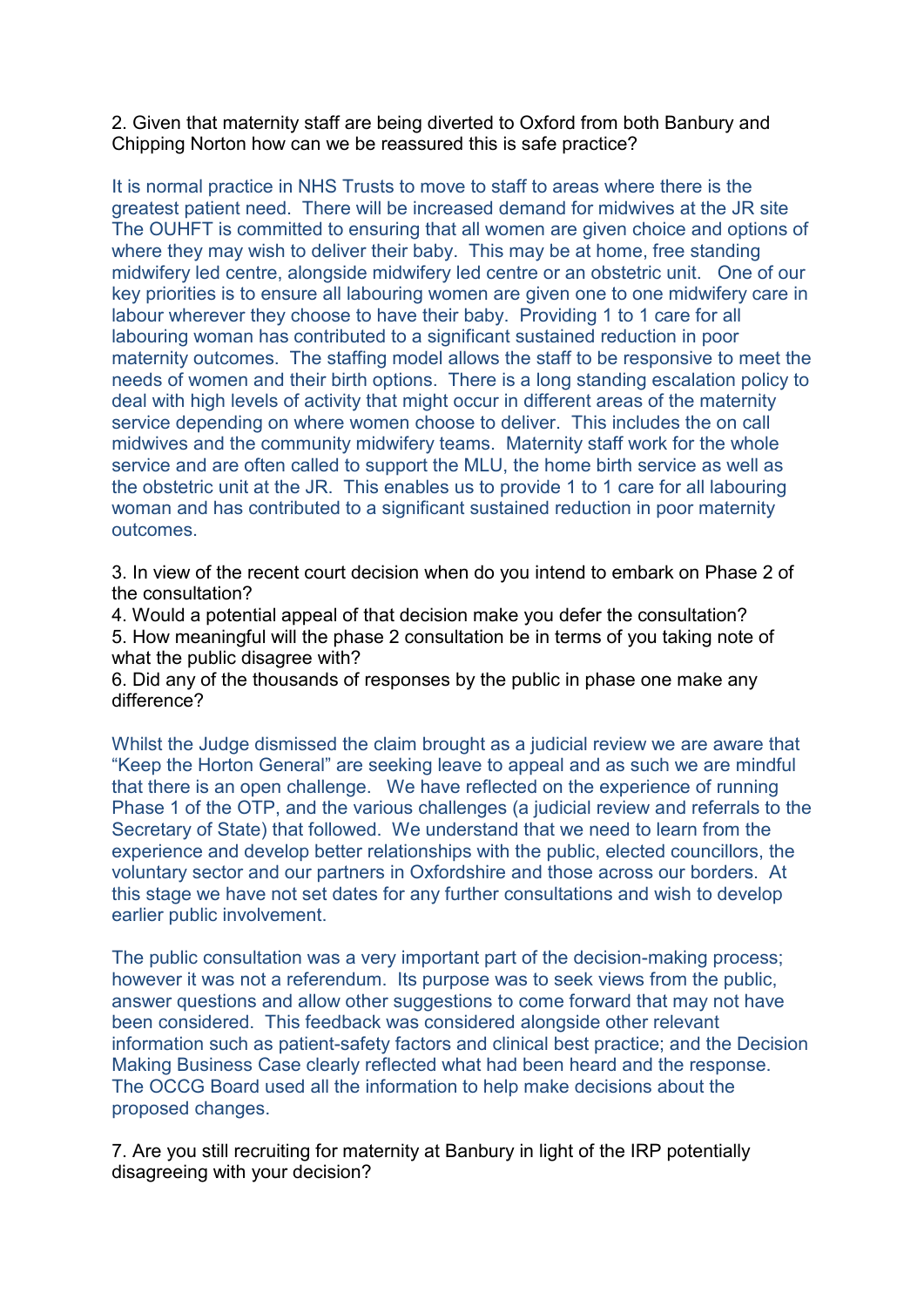Yes we are continuing to try to recruit the medical staff required to run an obstetric unit at the Horton hospital but have not managed to achieve the required numbers to date.

## 8. What measures are you putting in place to attract and keep staff at Oxford?

This is a national problem and not just found in Oxford. We have a good record of attracting and recruiting staff to Oxford as the training and clinical experience gained is very good. We, like many other areas in the South East, have a problem with retention. To address this we have adopted different working patterns, improved personal development plans for career enhancement and continued to promote a more positive culture in our maternity service. All Trusts and the Local Authority are working hard to attract and retain staff in Oxfordshire to ensure delivery of health and social care. Each organisation has specific pieces of work to address the challenges they face. Oxfordshire now has a group to focus on workforce with representation from Health and Social Care. The focus currently is attracting unregistered staff to work in the sector.

9. What support are you offering Horsefair surgery in Banbury given they are still continuing to experience problems?

OCCG is working with Horsefair to ensure that they address areas for improvement including issues identified in their CQC inspection. The recent CQC inspection has resulted in an overall rating of Requires Improvement. We will continue to work with the practice to achieve the goal of Good in their next inspection.

From Jenny Jones

Questions to the OCCG Board Meeting 25<sup>th</sup> January 2018

1. The answer to question 2 asked at the September Board Meeting does not appear to be correct – no results of a ballot appear in the minutes of the August Board Meeting.

The original question, plus answer and the relevant section of the minutes are given below.

Repeating the question: What written proof is there that the GPs changed their minds?

**Question**: The opposition of the GPs in the Banbury area to the closure of consultant led maternity at the Horton was well publicised in letters sent both before the CCG Board meeting last September when it was downplayed by Dr Hayles, and again since that meeting. What written proof is there that they changed their minds?

**Answer**: GPs across Oxfordshire have been involved in discussions about the Transformation Plan and the proposals in the Phase 1 consultation. Every meeting of the North Oxfordshire Locality in the months leading up to and during the consultation included time for discussion about these issues. At their meeting on 18 July 2017 they agreed to a ballot to ensure the collective view of all practices was accurately recorded at the decision-making Board meeting on 10 August 2017. This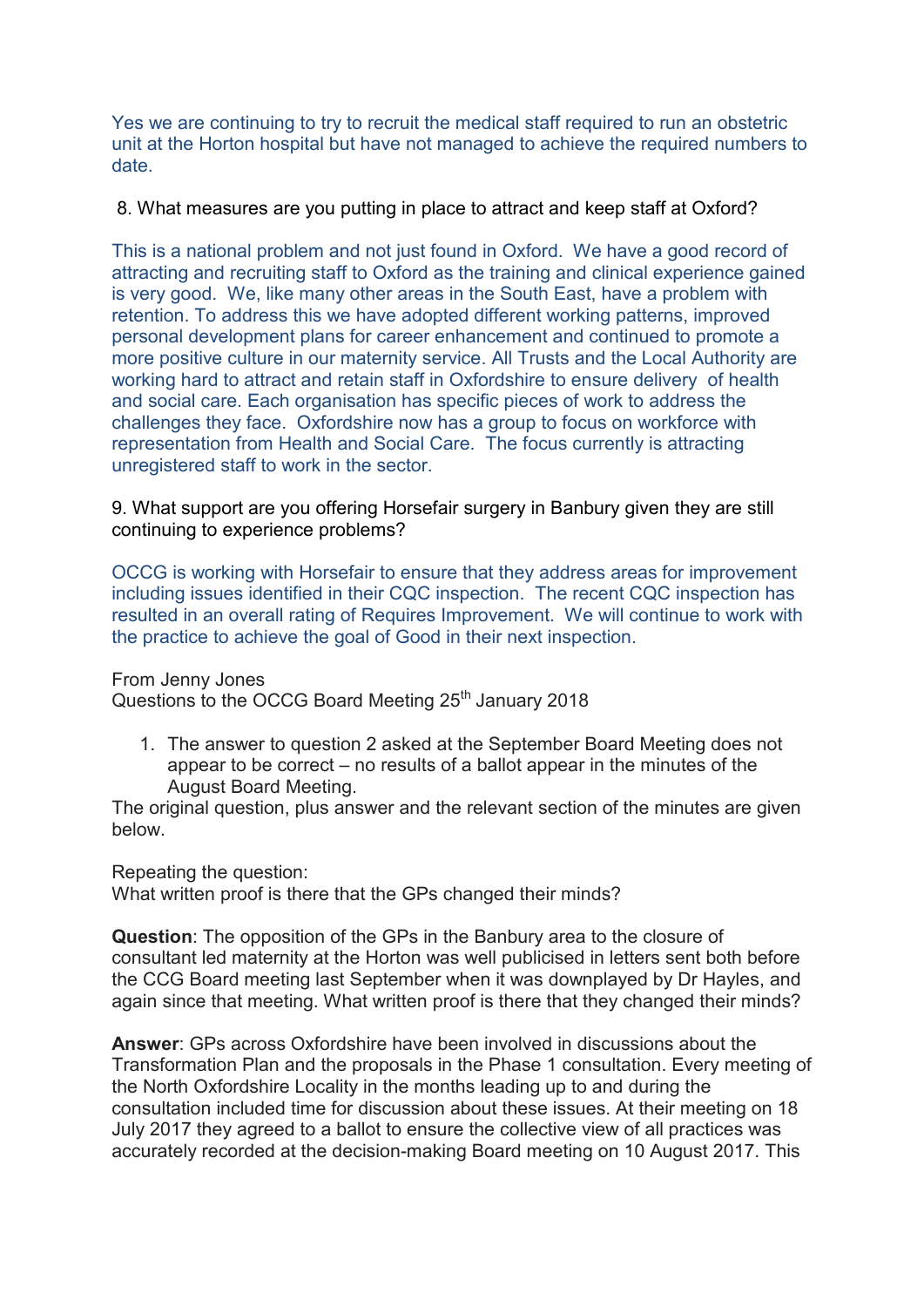ballot demonstrated a majority of practices supported the proposal and this is recorded in the minutes of the Board.

**Extracts from minutes**: North Locality Clinical Director explained that the North GPs had been concerned about the temporary change at the Horton, but recognised that this was unavoidable. The North Locality GP were therefore slightly in favour of the recommendation

There were concerns about the knock-on effects on other services at the Horton, such as anaesthetics, especially on GP training. OCCG had received assurance from OUHFT that this was not affected. North Locality Clinical Director informed the Board that any support from the North GPs was reluctant. He hoped that the matter would be reconsidered in the future and that Obstetrics would return to the Horton.

As was agreed at the North Locality meeting on 18 July a ballot was undertaken to confirm the views of the GP practices. The attached slides (see end of document) give the outcome of the ballot and this is what Dr Park used to inform his input to the Board meeting on 10 August.

2. Question 3 at the September Board Meeting was misinterpreted. The figures requested were not for DTOCs but for the number of patients being dumped at home without any adequate care package in place.

We are not aware of specific circumstances where insufficient care has been offered. We would be very keen to investigate such cases if the information could be provided. It is the case that sometimes we try to test people in their own home, often with a strong request from the person themselves to make this choice. On occasion these placements back at home do not work. It is, however, the right of the patient to return home if they desire.

3. The consultation proposal which is not being implemented with undue haste is the additional outpatient and diagnostic appointments at the Horton. Why is this not under way using facilities that are already available? The Horton Outpatient Department runs at well below capacity on most afternoons. In addition on  $8<sup>th</sup>$  January there was a mobile MRI unit operating from the JR car park. How long has it been sited there? How many essential car parking spaces does it occupy? How many patients could have been saved the journey to the JR had it been sited at the Horton?

Whilst the Phase One consultation had been subject to challenge under the Judicial Review, the Trust has not put time and energy into changing services as organisations were advised not to do anything which would incur a great deal of expenditure. In addition if the legal challenge had gone against OCCG all the decisions made might have been quashed. Although the Judge found against the claimants, the situation remains whilst the interested party seeks permission to appeal. However, we are growing the number of services offered at the Horton; we are actively looking to increase work delivered by the Ramsay Hospital; a new clinic for Headaches has opened at the Horton; we are exploring how we can bring more eye services to the Horton.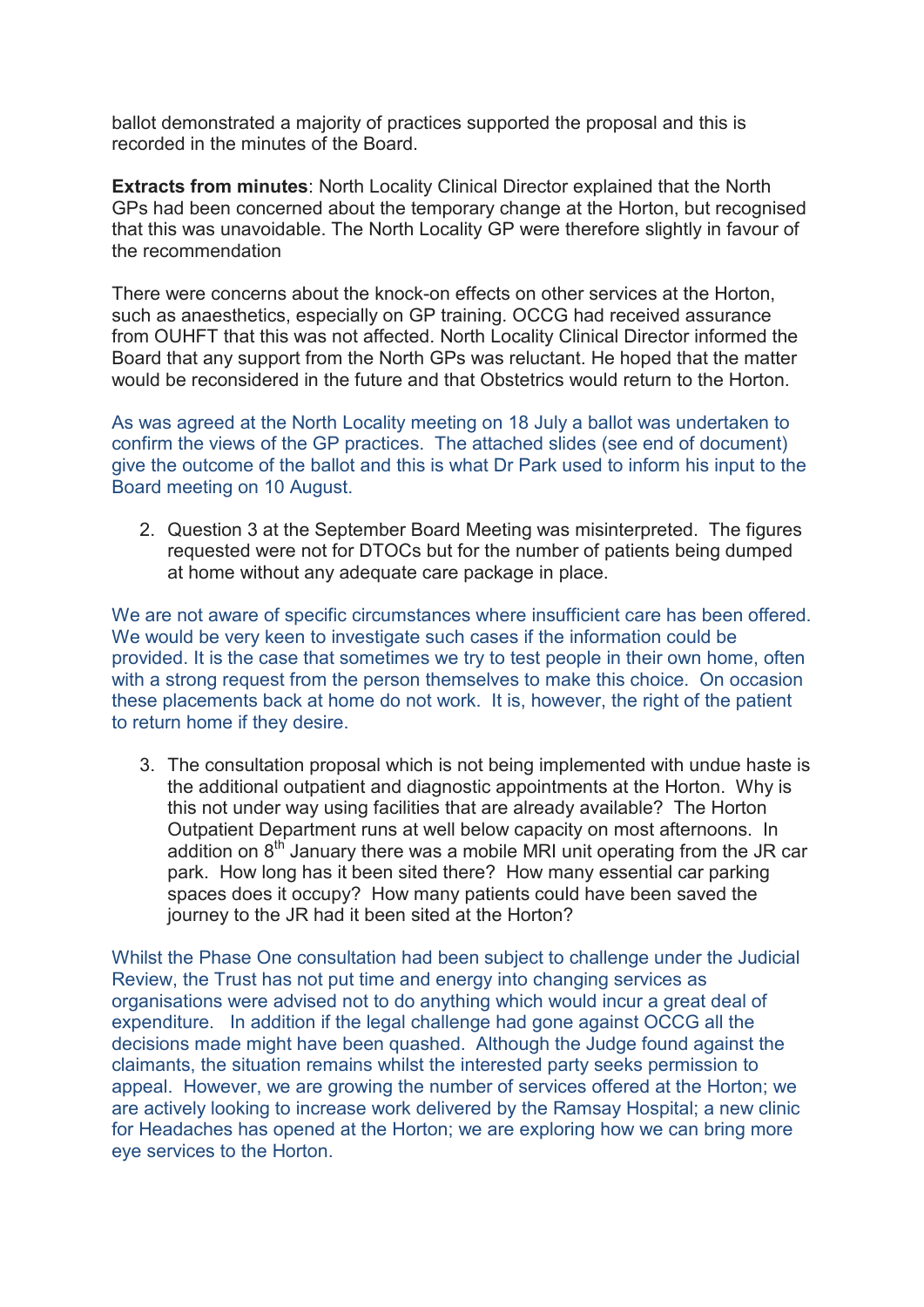We need to seek further information from the Trusts on the question about the MRI.